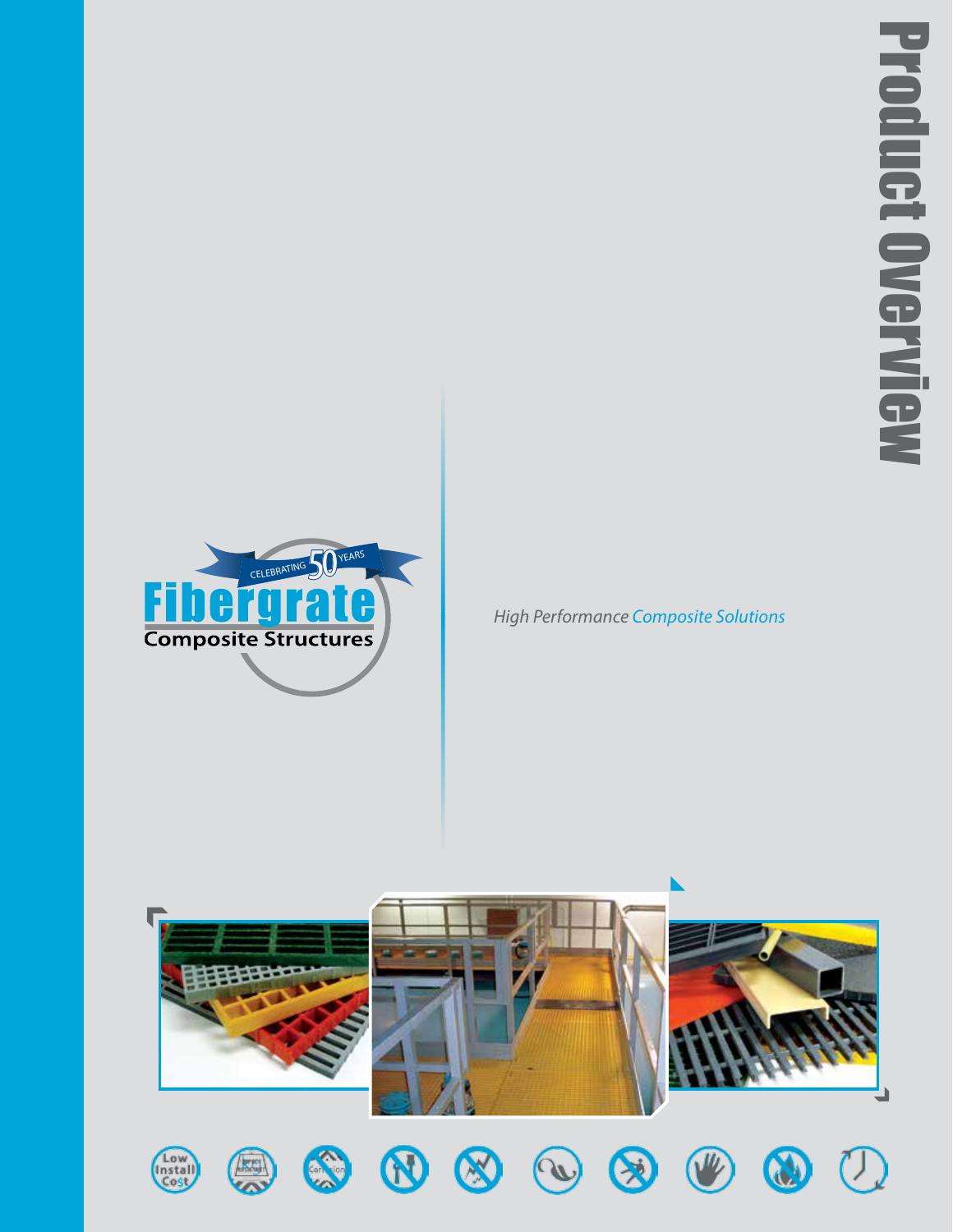## Fibergrate's FRP Products

Fibergrate Composite Structures Inc. is the leader in the manufacture, distribution, design, fabrication and installation of quality fiberglass reinforced plastic (FRP) structural products and engineered solutions. These products are lightweight and low maintenance and offer corrosion resistance, impact resistance, and high strength, as well as significant ergonomic and safety benefits.

#### Fibergrate® Molded Grating and Plate



Fibergrate® corrosion resistant molded grating is available with square or rectangular mesh options, multiple resin formulations, and over 20 grating configurations which afford optimal product utilization and easy installation. Meniscus or grit top surfaces are available for superior slip resistance.

Fiberplate®molded fiberglass floor plate is installed over traditional materials (concrete, wood and steel) or grating to create a solid, slip resistant walkway or to extend the life of a high traffic area. These rugged molded floor plates are available in a wide range of colors and resin formulations and are offered in thicknesses ranging from 1/8" - 3/4" in several easy-to-install panel sizes. Fibergrate also carries covered molded grating surfaced with floor plate for areas where foot and cart traffic call for a solid walking surface.

#### Safe-T-Span® Pultruded Grating



Fibergrate's pultruded products deliver proven performance and economy. Superior to conventional metal products, pultruded products combine durability and corrosion resistance with high unidirectional strength and stiffness, allowing broader use in applications requiring wide supports.

The Safe-T-Span® line includes industrial grating for standard, industrial loads and pedestrian grating for pedestrian traffic. Specially designed gratings for barefoot traffic in the commercial/recreation industry are available in the Aqua Grate® line. Fibergrate also offers pultruded Dynadeck® interlocking flooring. Dynadeck is available to provide a solid-top flooring.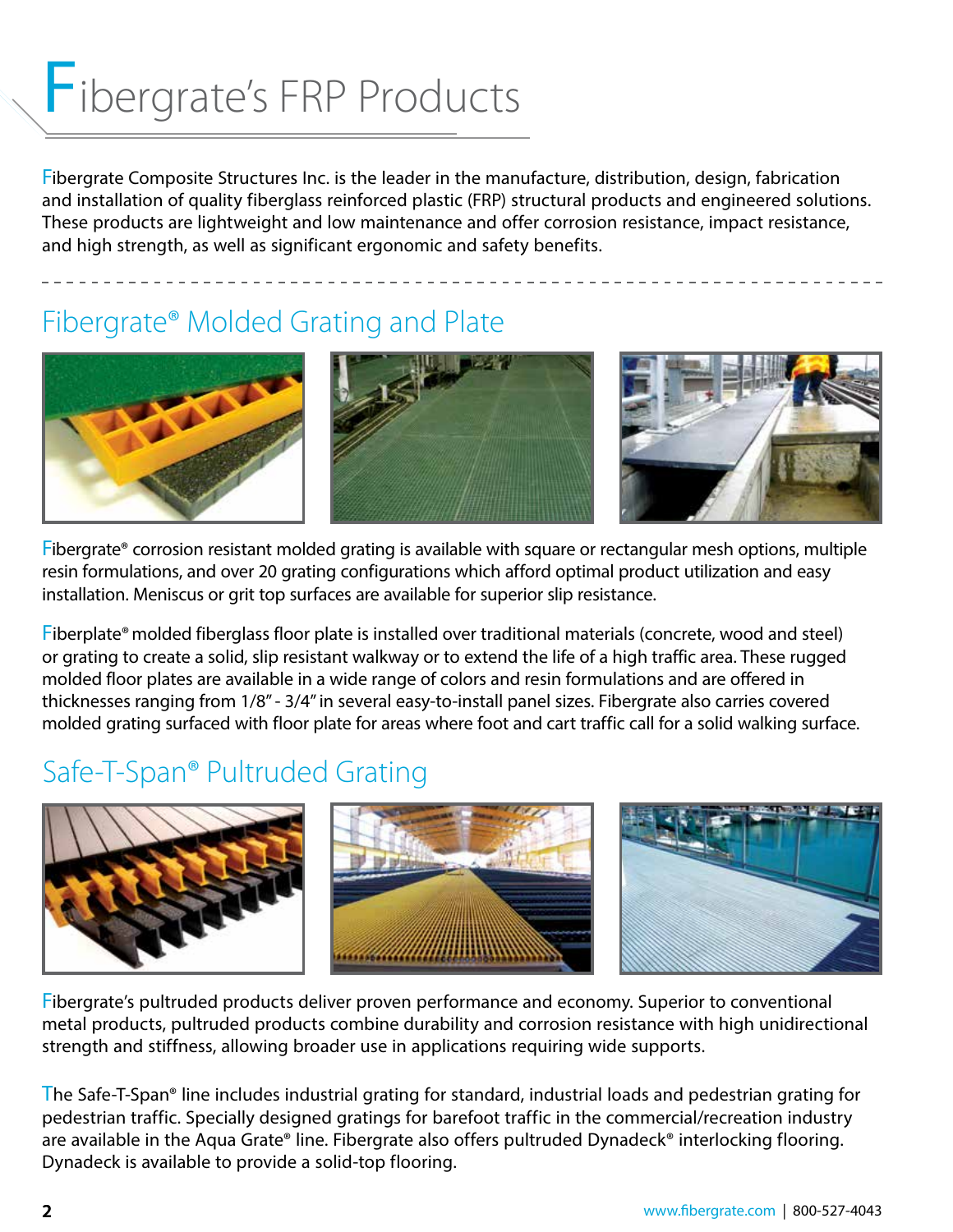# Fibergrate's FRP Products

#### High Load Capacity Grating (Molded & Pultruded)





#### Stair Solutions

High load molded grating is engineered with a unique onepiece design, providing the ultimate in durability. Molded HLC grating will provide greater corrosion resistance where necessary and can withstand normal fork load traffic. High load (HI) pultruded grating capitalizes on some of the traditional benefits of pultruded grating products. This high-glass content pultruded product has been engineered to carry forklift and tractor trailer loads that traditional pultruded grating products are unable to support.



Fibergrate provides several slip and corrosion resistant products for your stairway safety needs. Stair tread covers are a convenient way to provide solid, slip-resistant footing to existing stairs. These covers may be installed over wood, concrete or metal steps. Stair tread covers are also available with a glow-in-the-dark nosing to provide a visible pathway in case of power failure.

Fibertred® molded stair treads are manufactured as a onepiece molded configuration. Safe-T-Span® stair treads are an

assembled pultruded configuration. Both types of treads are engineered to exceed OSHA and IBC standards for safety, strength, durability, and corrosion resistance.

Designed as an alternative to the high maintenance concrete step, covered stair treads are designed for commercial and architectural applications where aesthetics and low maintenance are important considerations.

#### Dynaform® Structural Shapes







Dynaform structural shapes combine high performance with cost effectiveness. These lightweight, corrosion resistant bars, rods, tubes, beams, channels, leg angles and plates are engineered to provide years of low maintenance service. In addition, every Dynaform structural shape is available in different sizes and resin systems that allow it to be tailored to your unique application.